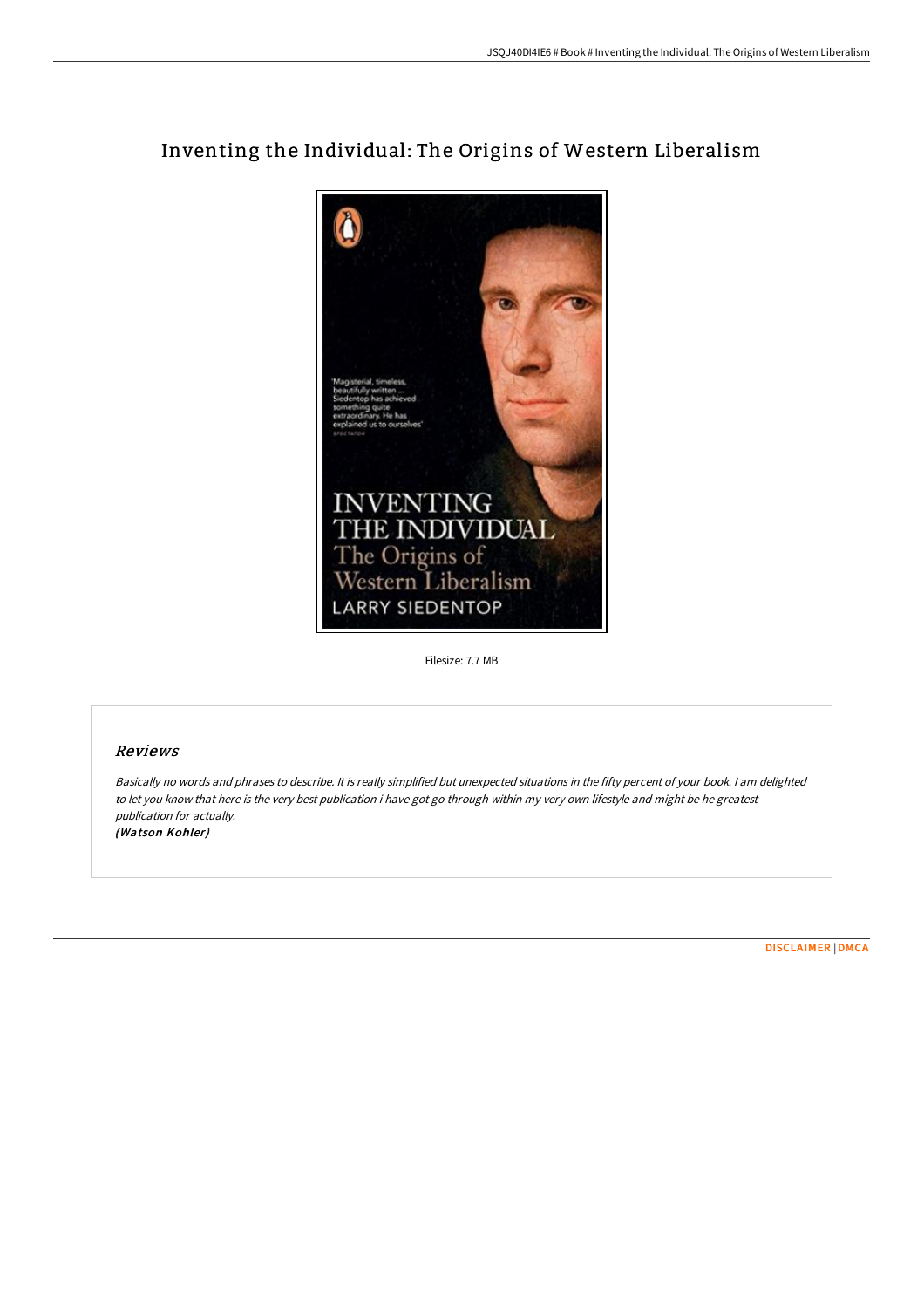## INVENTING THE INDIVIDUAL: THE ORIGINS OF WESTERN LIBERALISM



To get Inventing the Individual: The Origins of Western Liberalism eBook, you should click the button under and save the document or have access to other information which might be in conjuction with INVENTING THE INDIVIDUAL: THE ORIGINS OF WESTERN LIBERALISM ebook.

Penguin Books Ltd. Paperback. Book Condition: new. BRAND NEW, Inventing the Individual: The Origins of Western Liberalism, Larry Siedentop, The new book from Larry Siedentop, acclaimed author of Democracy in Europe, Inventing the Individual is a highly original rethinking of how our moral beliefs were formed and their impact on western society today. "Magisterial, timeless, beautifully written .Siedentop has achieved something quite extraordinary. He has explained us to ourselves". (Spectator). This ambitious and stimulating book describes how a moral revolution in the first centuries AD - the discovery of human freedom and its universal potential - led to a social revolution in the west. The invention of a new, equal social role, the individual, gradually displaced the claims of family, tribe and caste as the basis of social organisation. Larry Siedentop asks us to rethink the evolution of the ideas on which modern societies and government are built, and argues that the core of what is now our system of beliefs emerged much earlier than we think. The roots of liberalism - belief in individual liberty, in the fundamental moral equality of individuals, that equality should be the basis of a legal system and that only a representative form of government is fitting for such a society - all these, Siedentop argues, were pioneered by Christian thinkers of the Middle Ages, who drew on the moral revolution carried out by the early church. It was the arguments of canon lawyers, theologians and philosophers from the eleventh to the fourteenth century, rather than the Renaissance, that laid the foundation for liberal democracy. There are large parts of the world where other beliefs flourish - fundamentalist Islam, which denies the equality of women and is often ambiguous about individual rights and representative institutions; quasi-capitalist China, where a form of utilitarianism enshrines state...

品 Read Inventing the [Individual:](http://techno-pub.tech/inventing-the-individual-the-origins-of-western-.html) The Origins of Western Liberalism Online  $\mathbf{F}$ Download PDF Inventing the [Individual:](http://techno-pub.tech/inventing-the-individual-the-origins-of-western-.html) The Origins of Western Liberalism